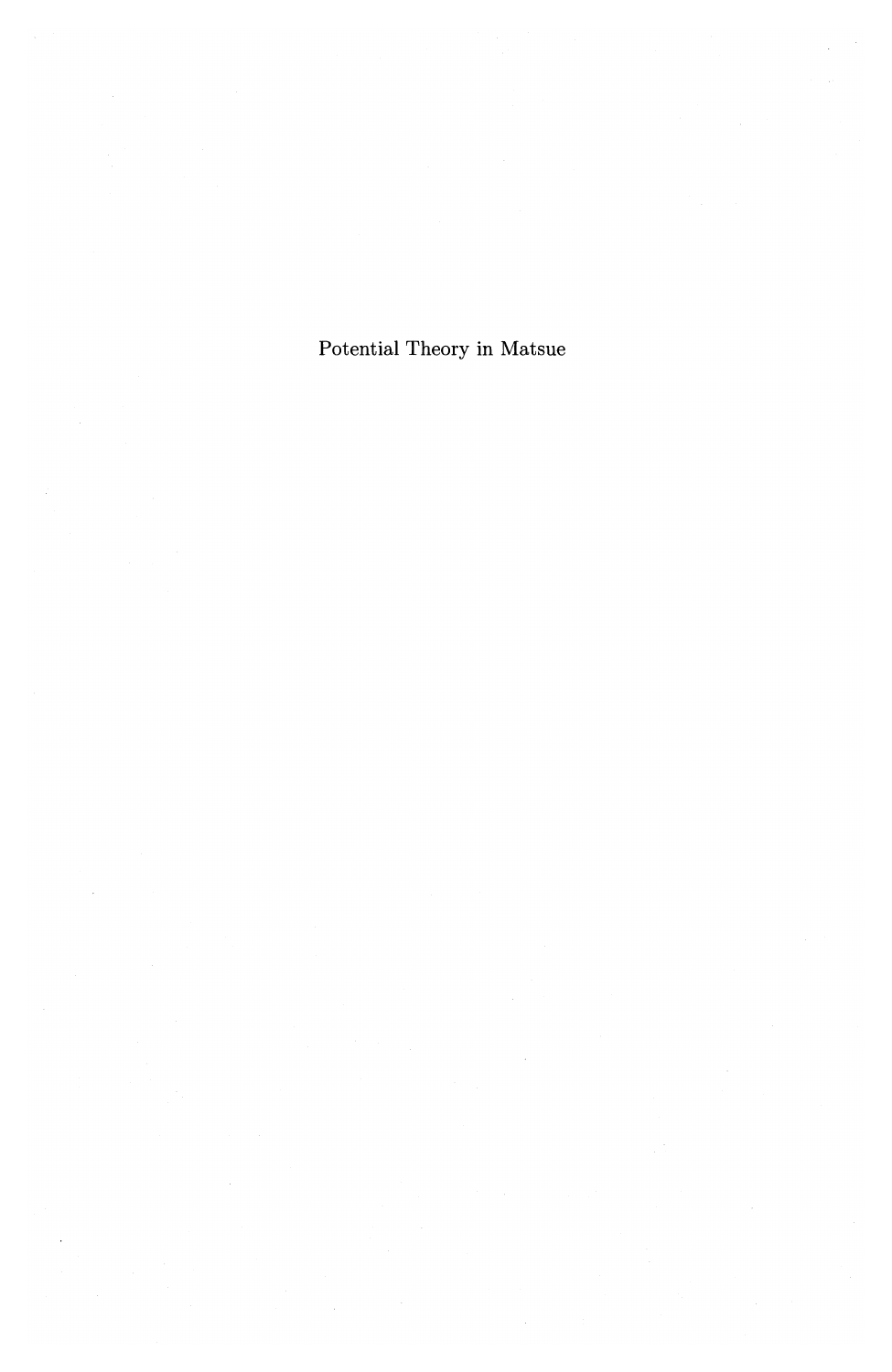# **ADVANCED STUDIES IN PURE MATHEMATICS 44**

Chief Editor: Toshitake Kohno (The University of Tokyo)

# **Potential theory in Matsue**

Edited by

Hiroaki Aikawa (Hokkaido University) Takashi Kumagai (RIMS, Kyoto University) Yoshihiro Mizuta (Hiroshima University) Noriaki Suzuki (Nagoya University)

Mathematical Society of Japan